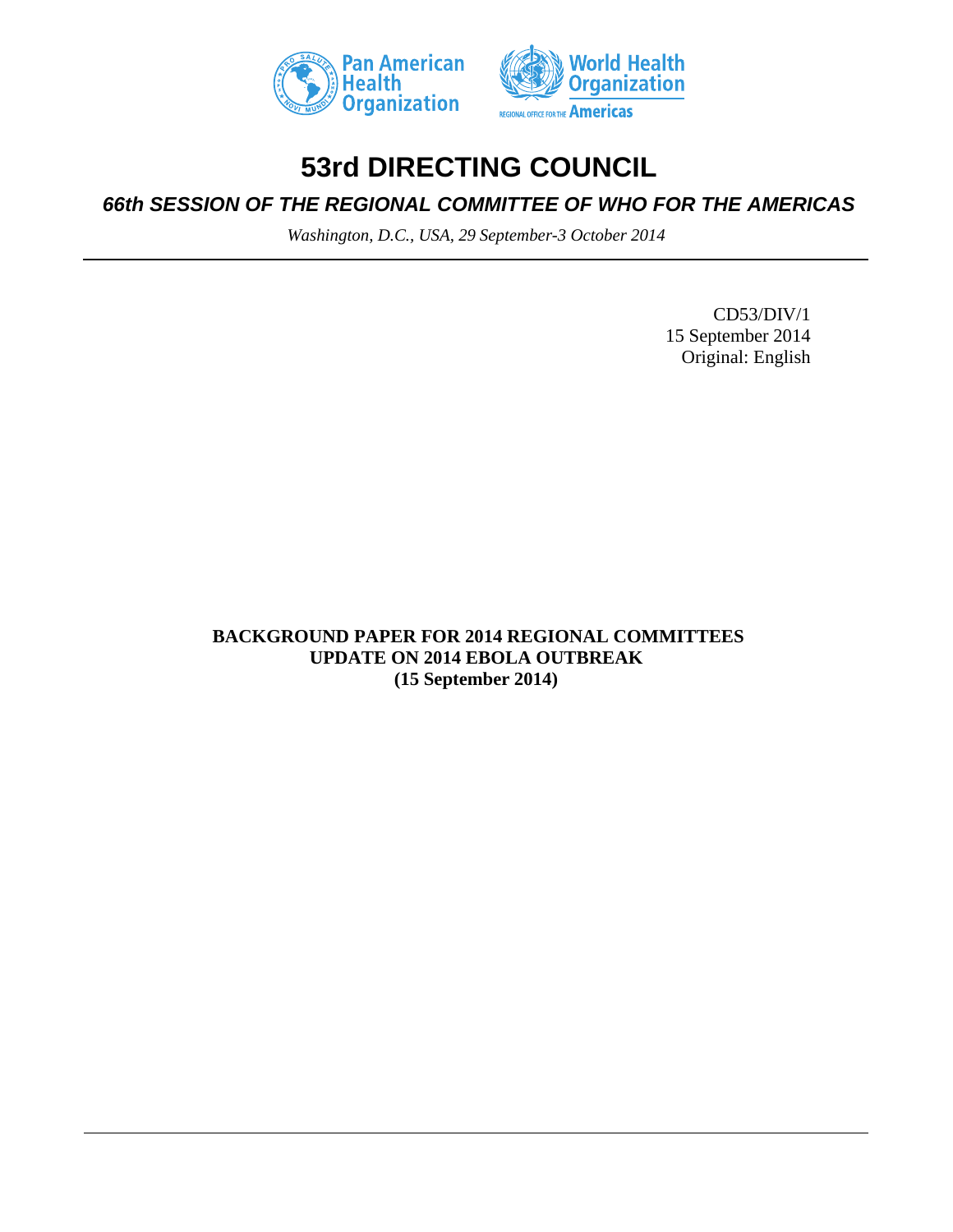#### **BACKGROUND PAPER for 2014 REGIONAL COMMITTEES UPDATE on 2014 EBOLA OUTBREAK (15 September 2014)**

## **CONTEXT**

- 1. The 2014 Ebola Virus Disease (EVD, or "Ebola") outbreak is the largest and most complex Ebola outbreak on record, with an unprecedented number of affected countries (5 countries as of 14 September 2015), thousands of cases and deaths<sup>1</sup> in the general population, and hundreds of infected health care workers.
- 2. The outbreak continues to escalate in alarming ways, with widespread and intense transmission in the affected countries devastating families and communities, compromising essential civic and health services, further weakening economies, and isolating affected populations. The outbreak is aggravating fragile social, political and economic conditions in the sub-region.
- 3. On 8 August 2014, the Director-General, further to the advice of the Emergency Committee convened under the International Health Regulations (2005) [IHR (2005), declared the EVD outbreak a Public Health Emergency of International Concern (PHEIC) and issued Temporary Recommendations to prevent further international spread.<sup>2</sup> The Temporary Recommendations emphasize that the travel of all EVD cases and contacts should be restricted but there should be no general ban on international travel or trade; all States should be prepared to detect, investigate, and manage EVD cases.
- 4. A number of factors contribute to the propagation of this outbreak: inadequate coverage of affected populations with standard EVD control measures due to limited capacities and infrastructure; limited community engagement in prevention and control measures due to a combination of misinformation, traditional practices and cultural beliefs; the vast geographical extent of the EVD outbreak; extensive population movements for commercial and social activities across porous border areas; and severe shortages of human, financial, operational and logistic resources.

#### **RESPONSE EFFORTS**

- 5. WHO has been working closely with national authorities and a broad range of national and international partners in all affected countries to implement standard and – in the worstaffected countries – complementary EVD control measures. WHO has established a 4-level operational structure to coordinate this response, comprised of WHO's district-level field operations, Country Offices, the African Regional Office, WHO Headquarters; WHO has established an emergency operations coordination centre in Conakry, Guinea. UN common operational support platforms at national, regional and global levels are coordinating the receipt and allocation of strategic resourcing and in-kind contributions from governments and partners towards the implementation of mission critical response actions.
- 6. On 28 August 2014 WHO released the Ebola Response Roadmap<sup>3</sup> with a goal of stopping the EVD transmission in 6-9 months and preventing international spread. The Roadmap outlines a consolidated approach to guide the response and priority actions for countries with widespread and intense transmission, countries with localized transmission, and preparedness activities for all countries. Implementation of standard Ebola control measures (case finding and contract tracing, case management, safe burials, social mobilization) remains the centrepiece of the outbreak response strategy, with

<sup>1</sup> <sup>1</sup> Situations Reports:<http://www.who.int/csr/disease/ebola/situation-reports/en/>

<sup>&</sup>lt;sup>2</sup> WHO Statement on the Meeting of the International Health Regulations Emergency Committee:

<http://www.who.int/mediacentre/news/statements/2014/ebola-20140808/en/>

<sup>&</sup>lt;sup>3</sup> Ebola Response Roadmap: <u>http://www.who.int/csr/resources/publications/ebola/response-roadmap/en/</u>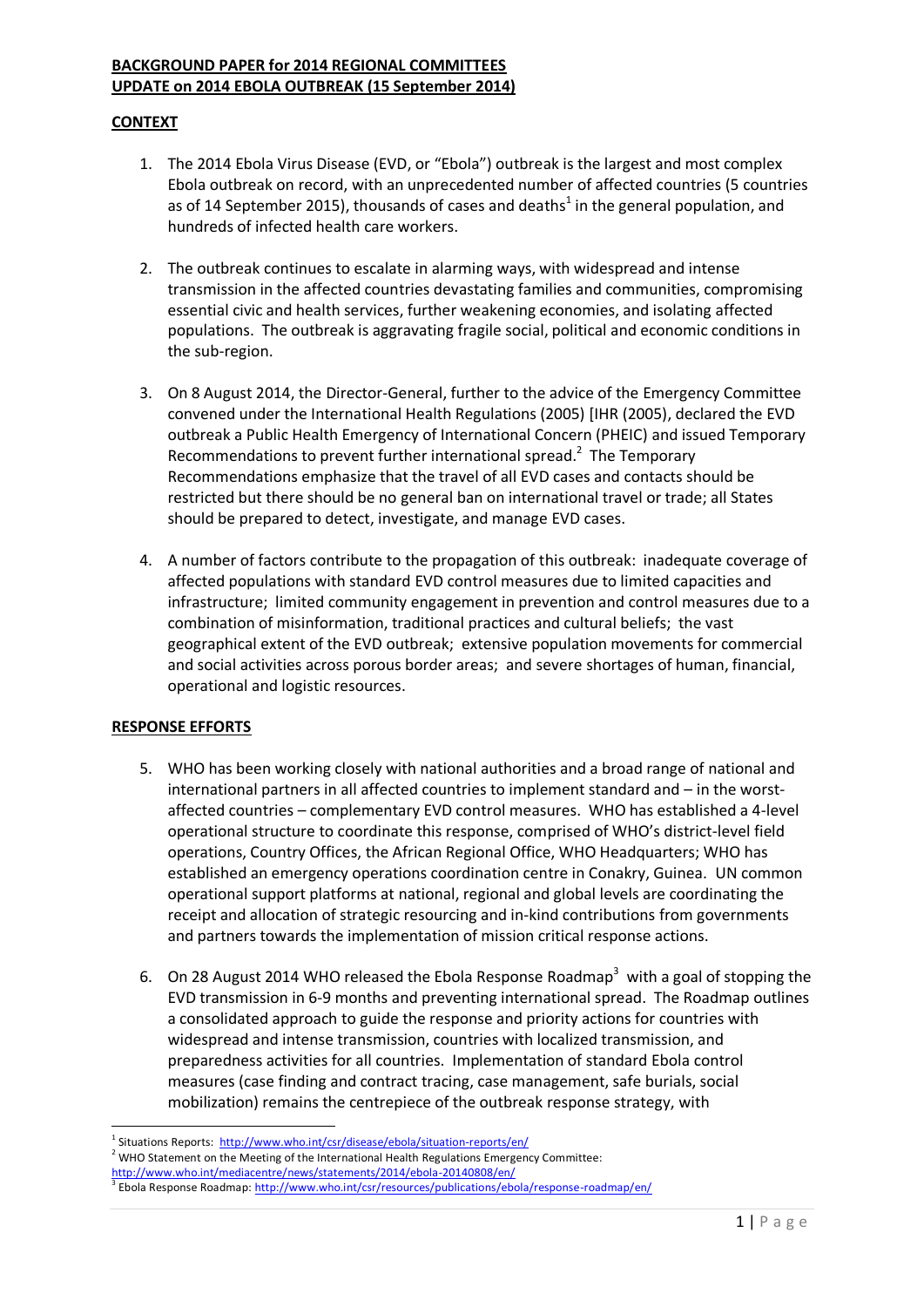## **BACKGROUND PAPER for 2014 REGIONAL COMMITTEES UPDATE on 2014 EBOLA OUTBREAK (15 September 2014)**

complementary approaches being implemented through heightened community engagement in areas of intense transmission.

- 7. The Ebola Response Roadmap also presents a consolidated view of the estimated global resources required over the next six months – by national governments, WHO, and other partners  $-$  to stop the ongoing outbreak. $4$  This requirement will continue to evolve in concert with the changing state of the outbreak. There is a significant funding gap for both the consolidated resource needs and the WHO crisis management and coordination component of the budget, severely impeding the ability of WHO and international partners to adequately and effectively address this outbreak in the manner and at the scale required.
- 8. A massively scaled and coordinated international response is needed to support affected and at-risk countries in intensifying their EVD response activities and strengthening national capacities. The risk of international spread requires immediate measures to strengthen the preparedness capacity in all countries to stop transmission of an importation at the earliest stage possible. The current focus of WHO is on coordinating the scale-up of the national and international response, through its in-country and field presence and international advocacy for additional financial, material and human resources.

# **EXPERIMENTAL THERAPIES and VACCINES**

- 9. An additional component of the Ebola Response Roadmap relates to the issues of access to specific effective therapeutic and preventive medical interventions for EVD. Although a few candidate Ebola vaccines and therapies have shown promising results in laboratory and animal models, they have not yet undergone appropriate and rigorous clinical evaluation for safety and efficacy in humans, and are not licensed for use by national regulatory authorities. The escalating scale and mortality of the outbreak, and intense attention in recent public discourse, has reinforced the urgent demand for the accelerated development and availability these compounds to support, and potentially re-orient, ongoing response efforts.
- 10. Two key considerations underpin this discussion: (i) the ethical implications of using experimental therapies, especially in vulnerable populations; and (ii) the scarcity of information of safety and efficacy in humans as well as actual lack of availability of experimental Ebola-specific therapeutic interventions in meaningful quantities.
- 11. Recent expert consultations convened by WHO examined these and other related considerations, and concluded that given the particular circumstances of this outbreak, the experimental nature of Ebola therapies and interventions should not preclude their use, in settings that would allow the evaluation of their safety and efficacy. A subsequent expert consultation identified several medical products that should be the focus of priority clinical evaluation at this time, including vaccines, blood-derived therapies, and other novel therapies. Considerations to guide examination of their prospective value for use in affected populations include evidence of efficacy in animal models, existence of satisfactory safety information as well as product availability in the short and medium term.
- 12. EVD vaccines appear to offer the most promise in the near-term, with the results of Phase 1 trials for safety and immunogenicity of two products potentially available by end-2014. Such products could potentially be used on an accelerated basis in 2015 for front-line responders such as health care workers. Therapies using whole blood or sera from EVD survivors have

1

<sup>&</sup>lt;sup>4</sup> Ebola Response Roadmap Web Portal[: https://extranet.who.int/ebola/#](https://extranet.who.int/ebola/)